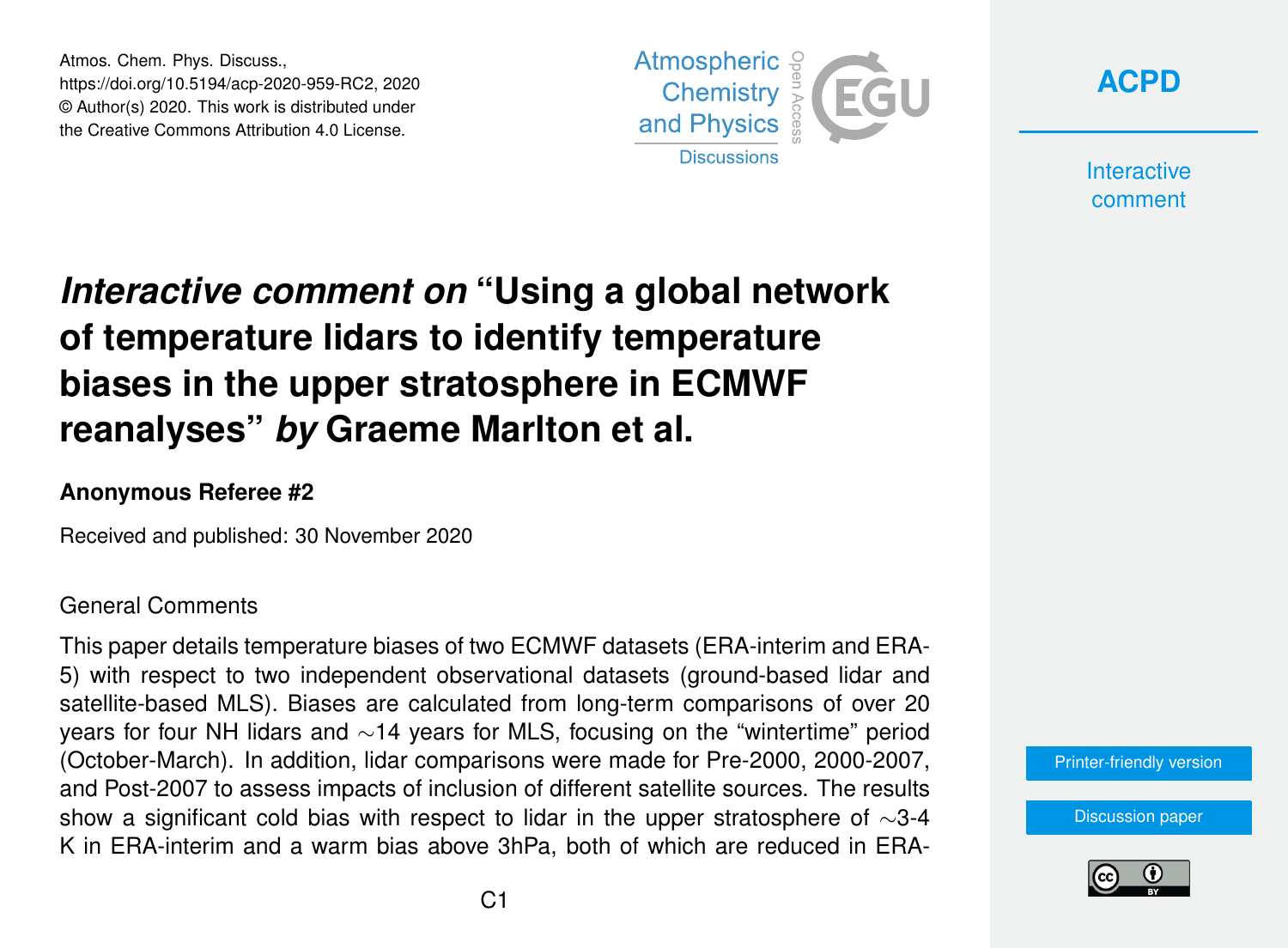5. The paper is generally well-written, and the conclusions are sound. What is less satisfactory, at least to this reviewer, is the lack of analysis of how biases may vary with time over the reanalysis. The brief look at the three time periods is helpful, but it seems that there are interesting results to be "mined" in the datasets beyond the long-term means.

Specific Comments

1. The title may be a bit misleading. It says, "Using a global network of temperature lidars", but only a very limited set of lidars (4) is actually used. Can this be considered "global"?

2. It would be very interesting to include time series of differences, in order to have closer look at the data. At a minimum, you could do plots at a few different pressure levels with a data-point for each year of the time series used (monthly means could also work, as in Figure 3 of Simmons et al. (2020)). This would make the paper more scientifically interesting, for example to see whether there are trends in the biases, or whether certain years showed much larger biases than others.

3. I am wondering why the time-averages are limited to the "winter" months (although technically this includes late fall to early spring). No explanation seems to be given why these months were chosen, except that "stratospheric variability increases in these months and we examine whether this variability is present within the reanalyses". Were similar biases not seen in the summer, or is there a reason not to look at the summer months?

4. It would be also interesting to analyze the seasonal variation in the biases by lumping together all years for each month. But maybe that is beyond the scope of this paper.

5. There is not any discussion about how background error covariances may be influencing the results, as in Simmons et al. (2020). Maybe this is beyond the scope of this paper, but some understanding of how the data assimilation assumptions are **[ACPD](https://acp.copernicus.org/preprints/)**

**Interactive** comment

[Printer-friendly version](https://acp.copernicus.org/preprints/acp-2020-959/acp-2020-959-RC2-print.pdf)

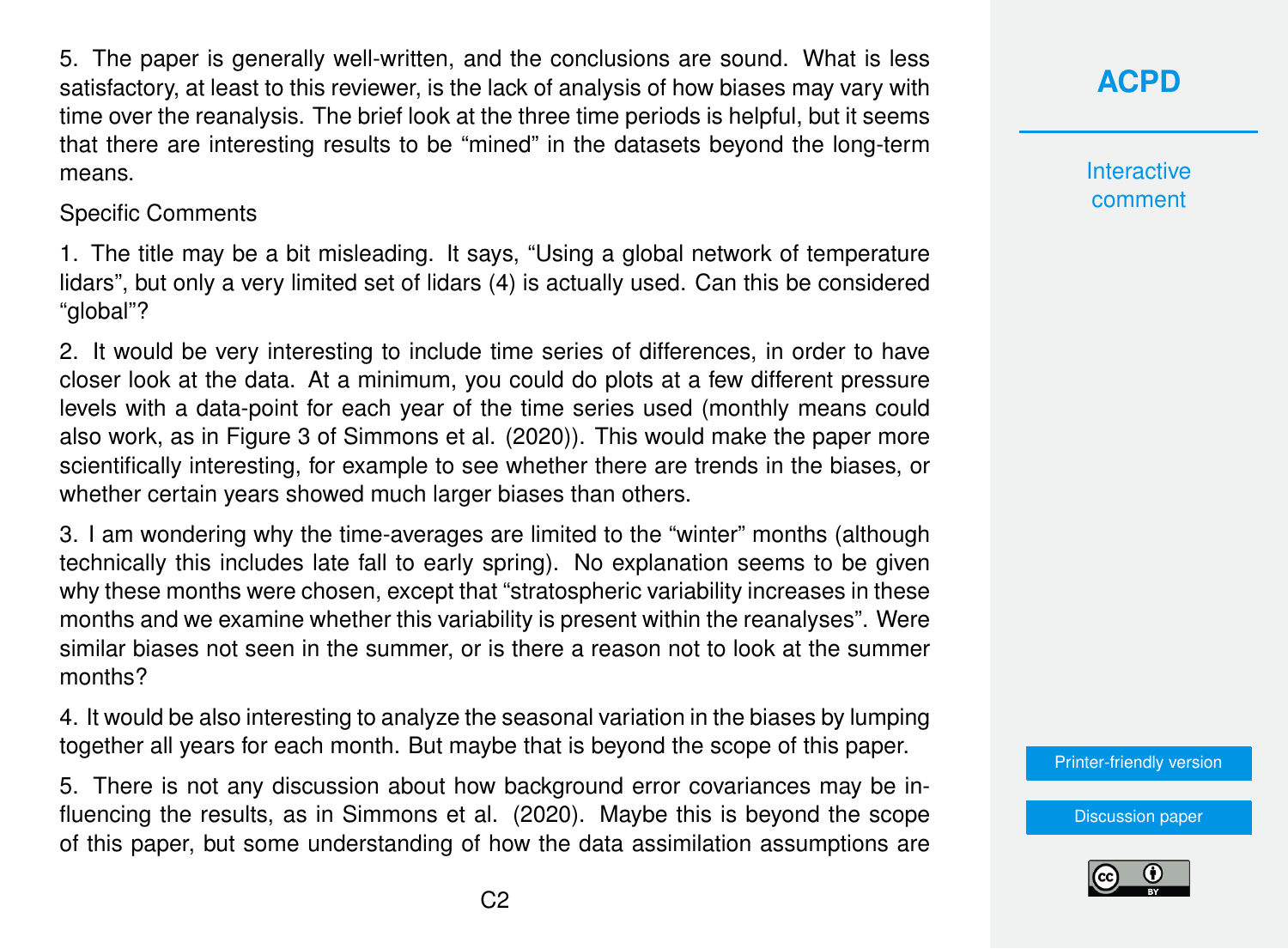impacting the results could be useful. Particularly, could different assumptions on ERAinterim and ERA-5 help explain some of the differences, or are they mainly due to the different datasets assimilated?

6. Page 4: The discussions of errors on this page is a bit confusing. It is difficult to tell whether the quoted errors are systematic, random, or some combination (e.g., RMS). The discussion of MLS errors did a better job of specifying errors as precision and biases.

7. One minor question about the GPSRO observations. Although you quote that they are available up to 40 km, the impact seems to reduce the bias from 3 hPa to 0.5 hPa. Much of this pressure range is generally above 40 km. Is the improvement above 40 km due to the improvements lower down impacting the upper levels via hydrostatic balance? Or do the analysis increments have correlation lengths that extend above the observations? Some comment on this would be helpful.

8. Page 5, Line 24ff: Could you also include the vertical range of these two reanalyses, both in model top and in what pressure range are the data made available?

9. Page 5, Line 33: May want to mention which of the "more measurements" may have an important impact on this study. Also, what observations are you referring to with "improved bias correction techniques".

10. Page 5, Line 34: What do you mean by "climate forcings"?

11. Page 6, Line 19: Out of curiosity, it would be helpful to know how many profiles went into the means for each site, both for lidars and for MLS. Could these numbers be included in each panel, or in the table?

12. Page 6, Line 26: Regarding the warm bias in ERA-Interim above 3 hPa, it would be useful to know whether the mean ERA-Interim profiles ever "turn over" to indicate the stratopause. That is clearly seen in the lidar, and is also seen in both ERA-5 and MLS. But maybe poor resolution of ERA-Interim at these levels makes it unable to capture

## **[ACPD](https://acp.copernicus.org/preprints/)**

**Interactive** comment

[Printer-friendly version](https://acp.copernicus.org/preprints/acp-2020-959/acp-2020-959-RC2-print.pdf)

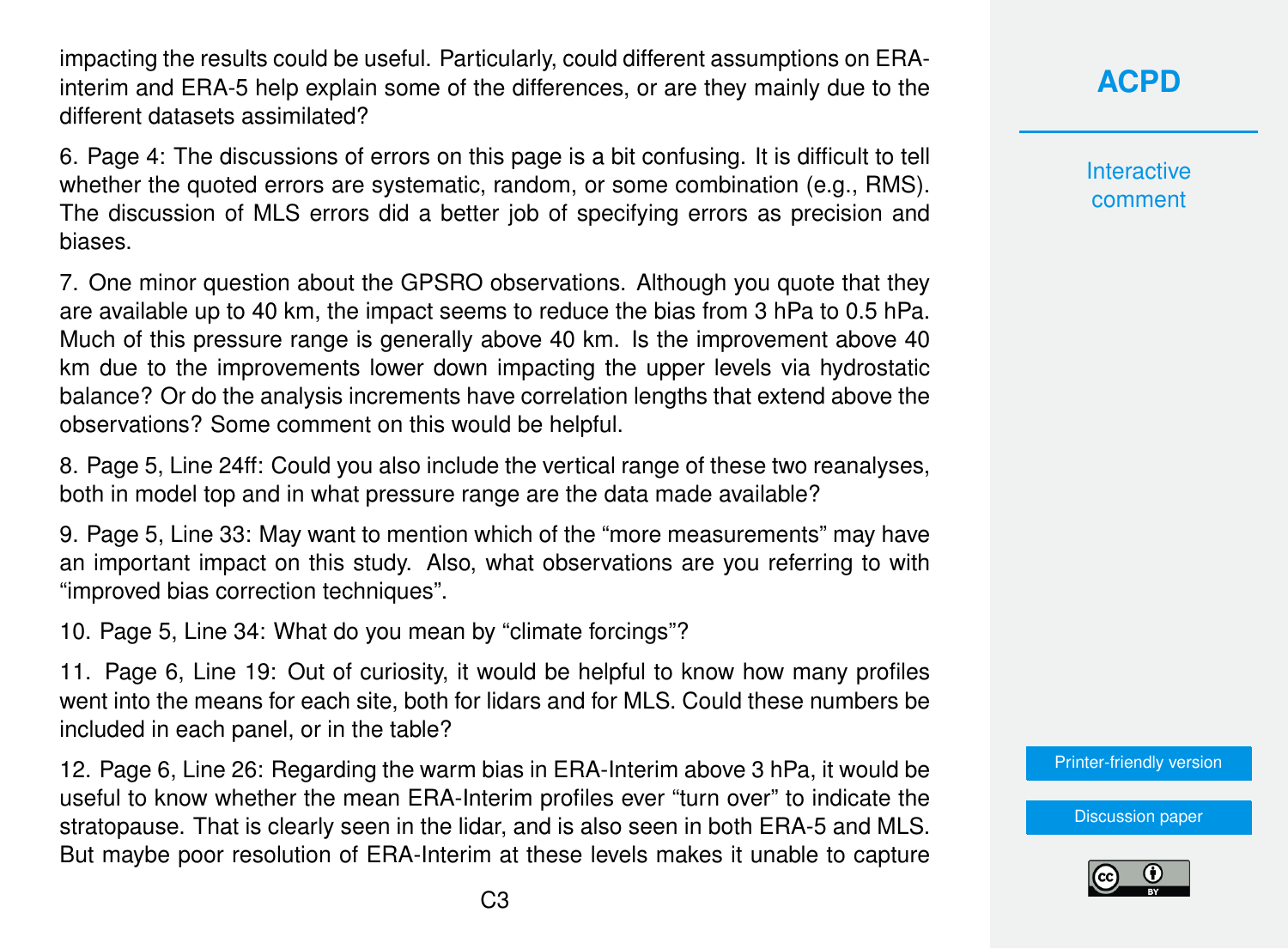the stratopause very well. If that is the case, then the large warm bias in ERA-Interim at high altitudes could simply be explained.

13. Page 7, Line 33: You mention "uncertainties in the bias" as related to the increased width of the standard deviation. Maybe I don't understand how exactly you're calculating the standard deviation. Could you please provide some more detail? Is the smaller standard deviation for the lidar due to the longer time series used, which reduces the standard deviation of the mean?

14. Page 7, Line 36: Is the oscillation with height in the MLS data associated with specific MLS retrieval levels?

15. Page 8, Line 34: You say the profiles aren't affected significantly, but there are clearly some noticeable changes.

16. The vertical profiles of differences are a bit confusing, particularly with respect to the placement of the model levels. I'm assuming there is a solid black line with red dots overlaid only at levels where the differences are significant. Are there also black dots at levels were differences are not significant? It is difficult to distinguish these two cases from the plots. Maybe removing the black line would help, just showing dots at each level, or making the black line thin so the black dots are more easily visible. As it is, it looks like there are large regions of insignificant differences in some of the plots, where that probably isn't the case.

17. It was difficult to distinguish the colors in Figures 5 and 6, particularly which of the shaded regions corresponds to green and which to cyan. The overlapping of the shadings may be part of the confusion. Maybe an additional key for the shading would be helpful. Alternately, one could use thin lines with the same colors as the thick lines to indicate the boundaries.

Technical Corrections

1. Page 2, Line 3: May want to define middle atmosphere

**Interactive** comment

[Printer-friendly version](https://acp.copernicus.org/preprints/acp-2020-959/acp-2020-959-RC2-print.pdf)